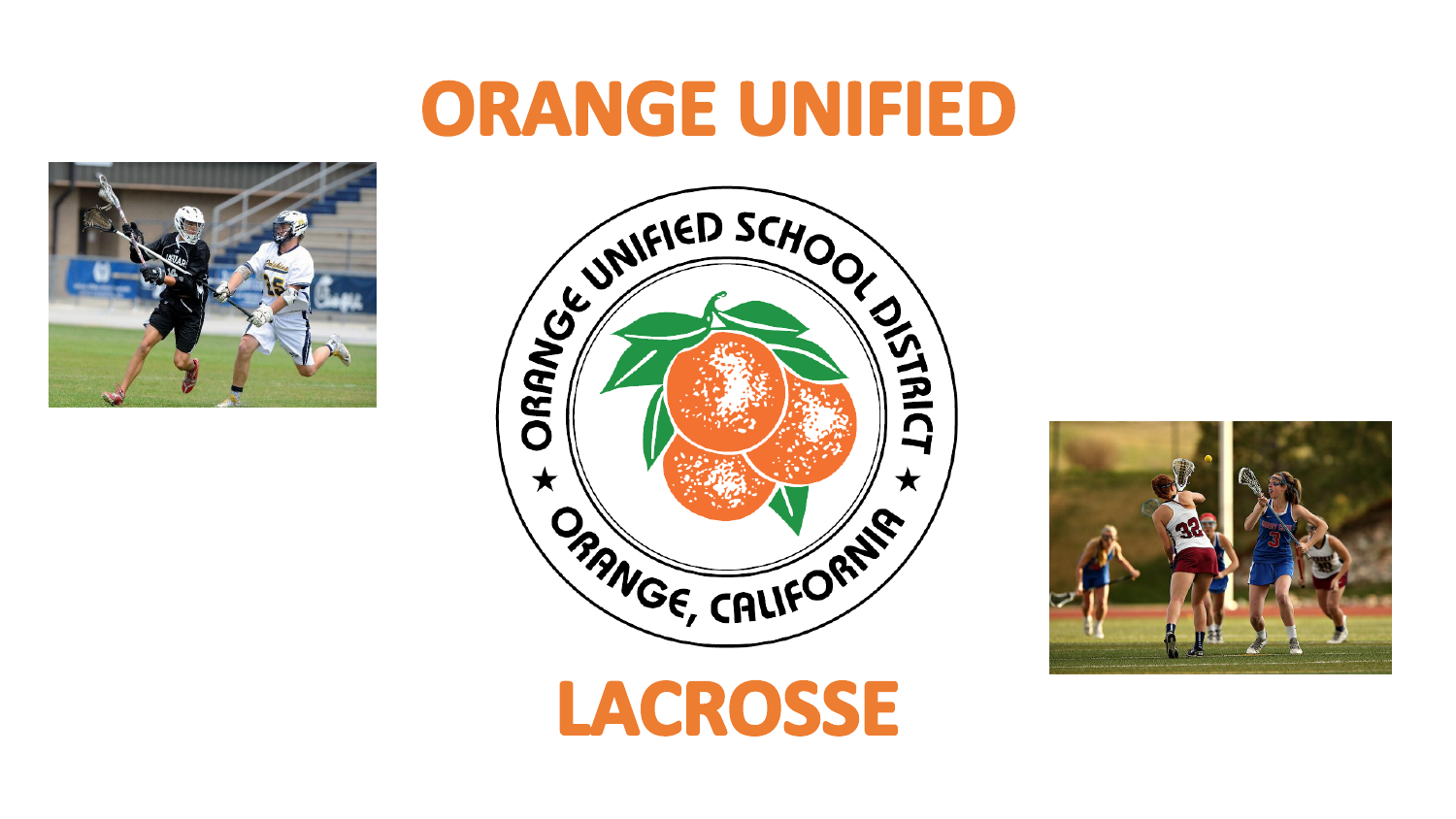# Why Lacrosse?





- CIF Southern Section estimates that next year over 20% of their member schools will compete in lacrosse. This would establish CIF playoffs for the first time.
- OUSD community members have been asking for lacrosse.
- The office of Student and Community Services estimates that OUSD loses 16-30 students each freshman year to schools that offer lacrosse in neighboring districts.
- OUSD student athletes earn scholarships in many sports, so another athletic opportunity will increase scholarships.

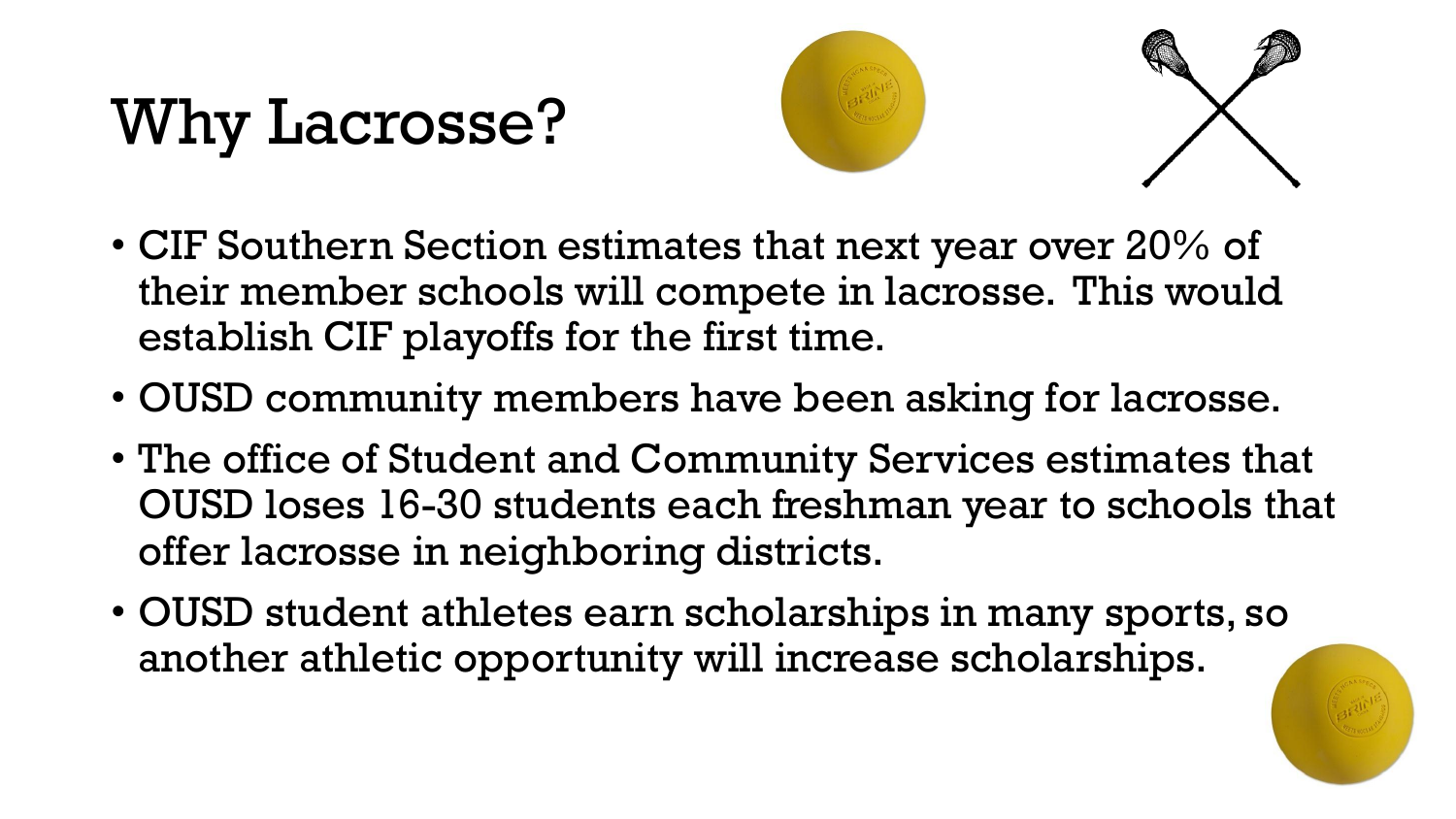# Status Report on OUSD Lacrosse



- El Modena and Canyon have both expressed interest in piloting boys and girls lacrosse.
- Interest surveys from both schools have been very positive.
- Community interest has been positive.
- Both schools plan on starting with one boys and one girls team next year.
- Staffing will be equivalent to soccer. Varsity and JV coach for each gender.
- Both schools are working on acquiring coaches, setting budgets, securing facilities, and forming boosters.

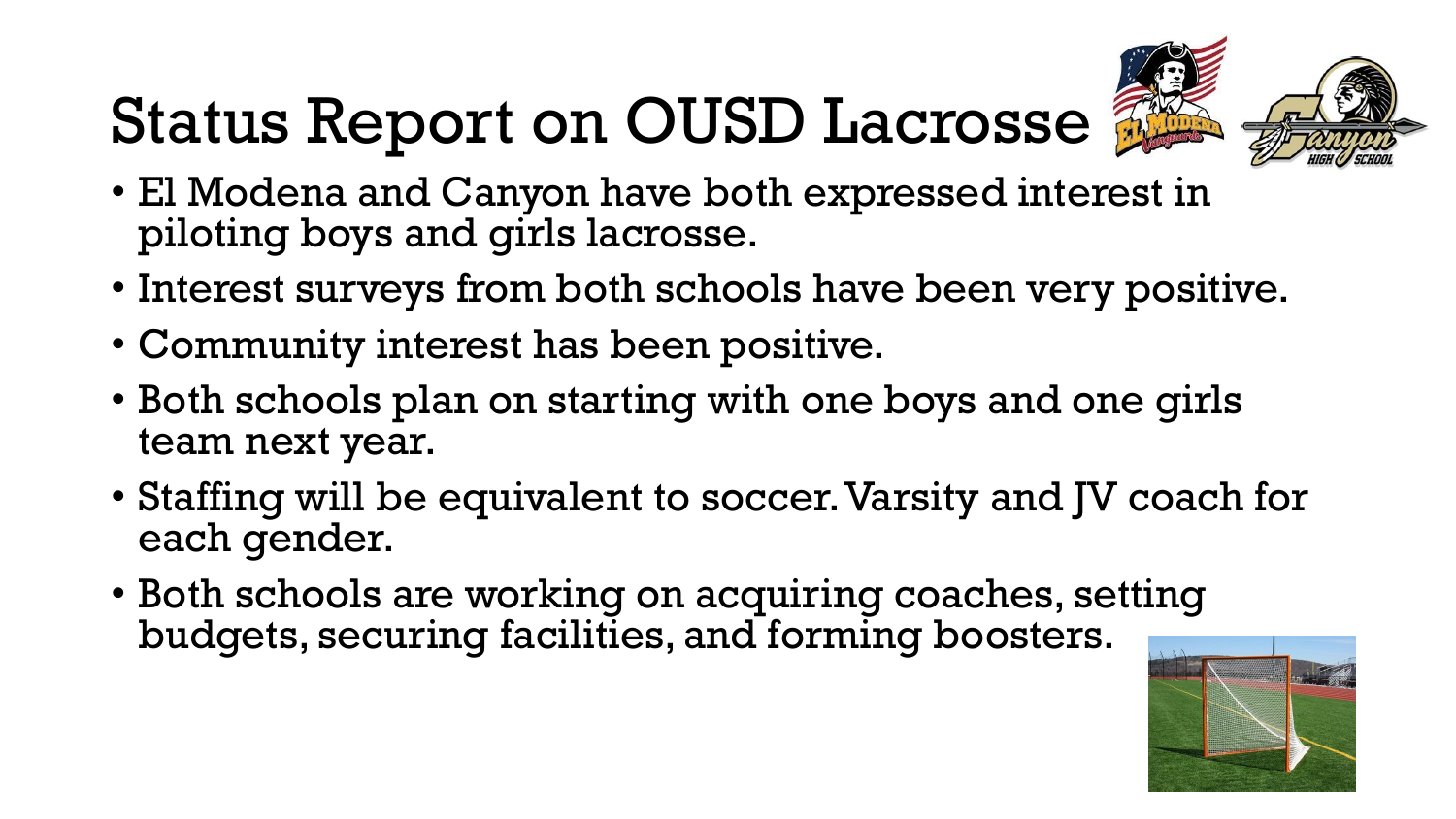### Logistical Report on OUSD Lacrosse

- Facilities: Lacrosse is very demanding on natural grass surfaces. Both schools are planning on practicing off site and playing at Kelly Stadium.
- Equipment: The start up cost for lacrosse equipment is approximately \$200.00 per player for boys and \$165.00 for girls.
- Season: Spring Sport for CIF Competition.
- Lacrosse in our conference: El Dorado, Esperanza, Foothill, and Yorba Linda
- Participation: 22-30 per team.